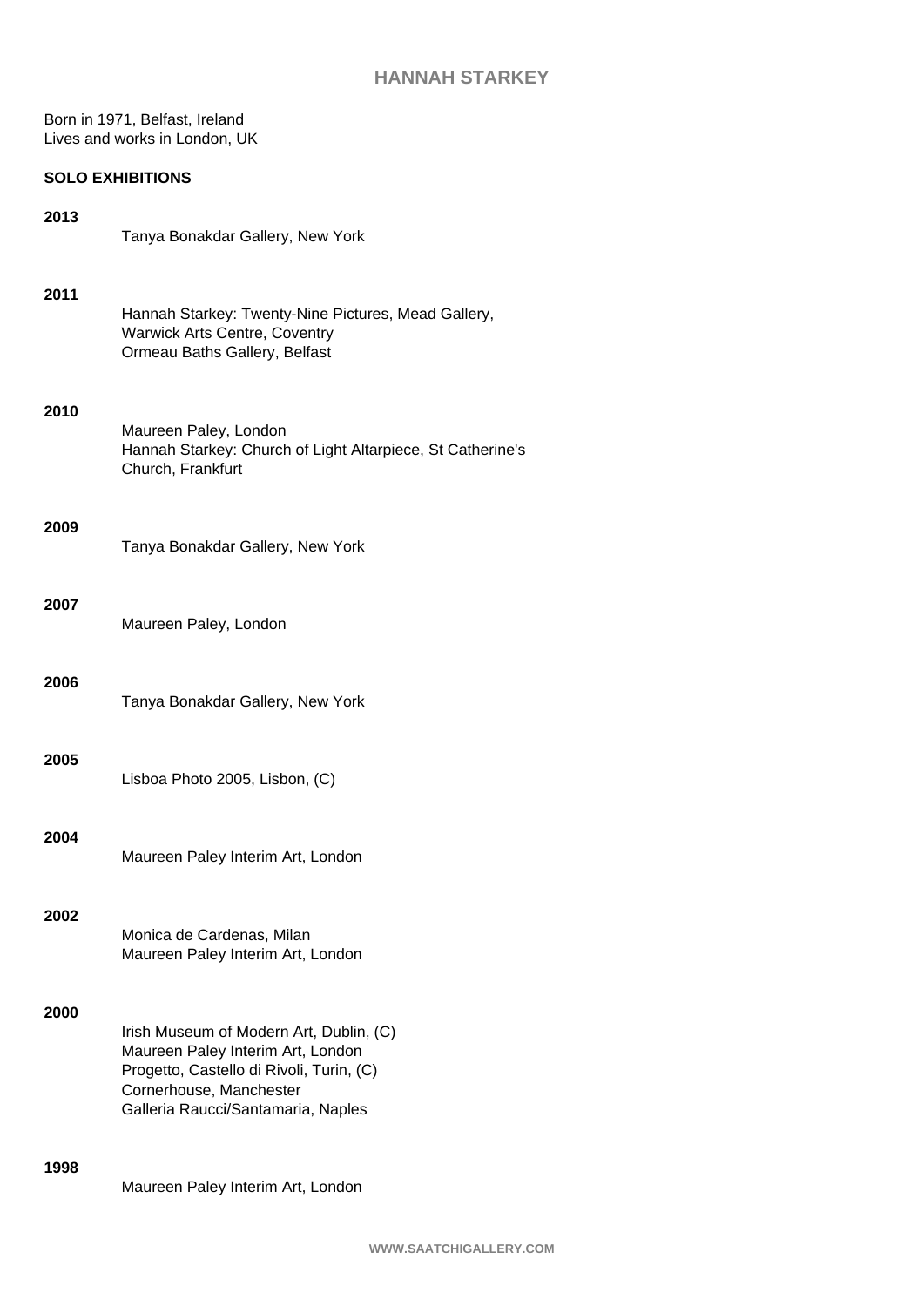## **GROUP EXHIBITIONS**

#### **2015**

History Is Now: 7 Artists Take on Britain, Hayward Gallery, London, UK Adventures of the Black Square: Abstract Art and Society 1915 – 2015, Whitechapel Gallery, London, UK

#### **2014**

Magnum: One Archive, Three Views | BPB14, Part of Brighton Photo Biennale 2014, De La Warr Pavilion, Bexhill on Sea, UK Stanze/Rooms Works From The Sandretto Re Rebaudengo Collection, Me Collectors Room Berlin / Olbricht Foundation, Berlin, Germany The Faraway Nearby, F.E McWilliam Gallery, County Down

### **2013**

Northern Ireland: 30 Years of Photography, Belfast Exposed and The MAC, Belfast, Ireland

### **2012**

Borrowed Memories: a selection of works from the collection of the Irish Museum of Modern Art, Luan Gallery, Athlone, Ireland Out Of Focus: Photography, Saatchi Gallery, London

## **2011**

Seoul Photo Festival, Seoul, South Korea Photography I, Snapshots of a Generation, Wentrup Gallery, Berlin Nothing in the World but Youth, Turner Contemporary, Margate

#### **2009**

With You I Want to Live: Francie Bishop Good & David Horvitz Collection, Museum of Art, Fort Lauderdale QUAD & FORMAT International Photography Festival, Derby, UK.

### **2008**

Seeing the Light, Tanya Bonakdar Gallery, New York. M25: Around London, Centre Cultural Andratx, Mallorca, curated by Barry Schwabsky.

## **2007**

Something That I'll Never Really See, Contemporary Photography from the V&A, Sainsbury Centre for Visual Art, Norwich.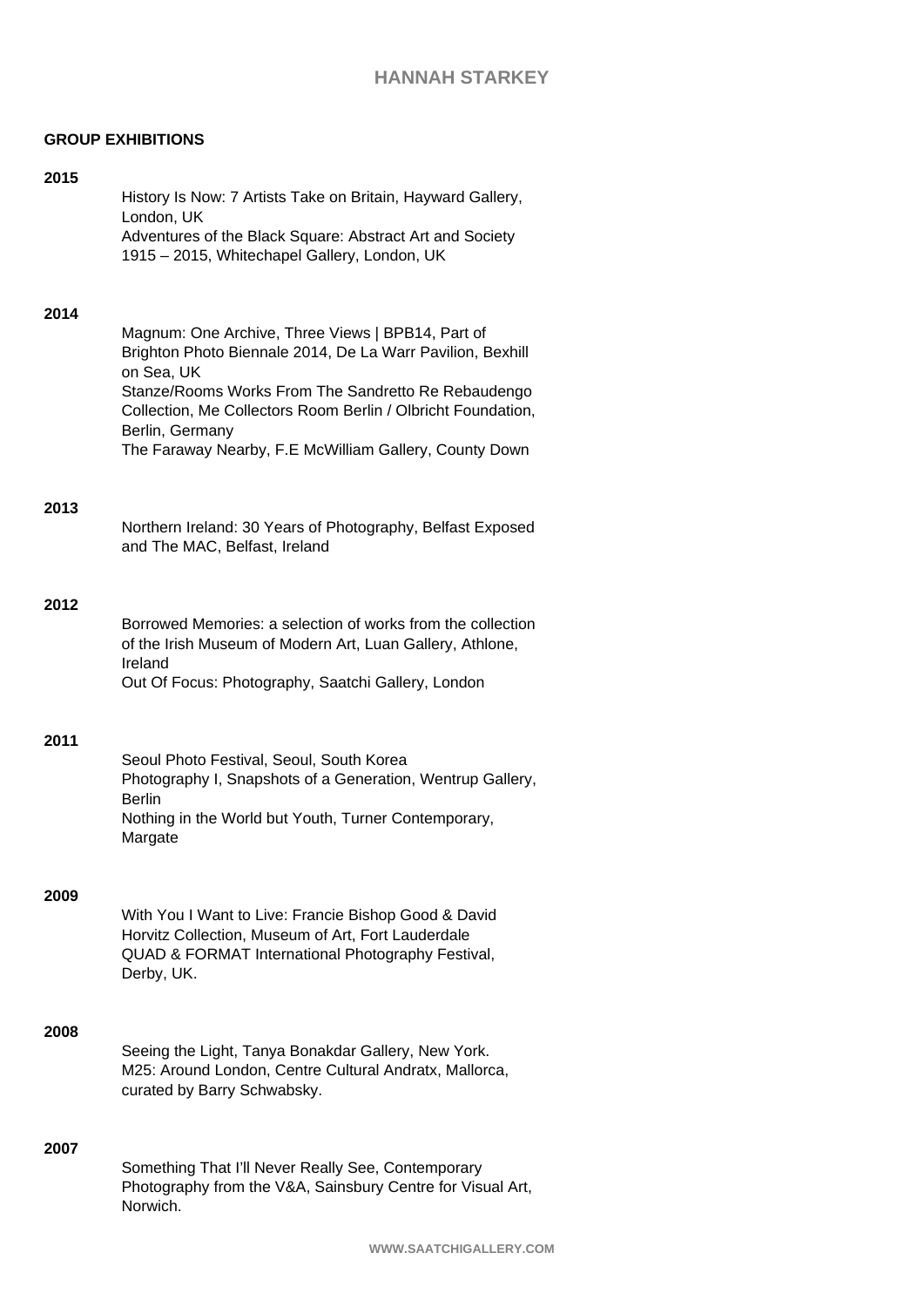# **HANNAH STARKEY**

Visual Dialogues, Manchester Art Gallery, Manchester. Between Today and Yesterday, Turnpike Gallery, Wigan.

| 2006 | Jugend von Heute / Youth of Today, Schirn Kunsthalle<br>Frankfurt, Frankfurt.<br>The Portrait: Full Face and Profile, Harris Museum and Art<br>Gallery, Preston.                                                                                                                            |
|------|---------------------------------------------------------------------------------------------------------------------------------------------------------------------------------------------------------------------------------------------------------------------------------------------|
| 2005 | Motor Blues - The donation autowerke given by BMW<br>financial services to the museum der bildenden Kunste<br>Leipzig, Museum der bildenden Kunste Leipzig, (C).<br>Berlin Photography Festival, Berlin, (C).                                                                               |
| 2004 | Take Five ! Huis Marseille turns five, Huis Marseille,<br>Amsterdam                                                                                                                                                                                                                         |
| 2003 | Sodium Dreams, Center for Curatorial Studies Museum,<br>Bard College, New York.<br>A bigger $s[$ lash – British art from Tate – 1960 – 2003,<br>Pavihao lucas Nogueira Garcez - Oca Parque ibirapuera,<br>Sao Paul & Instituto Tomie Ohtake, (C).                                           |
| 2002 | The St, JamesGroup Ltd Photography Prize 2002, Flowers<br>East, London.<br>Coming of Age, The New Art Gallery, Walsall.<br>Landscape, Saatchi Gallery @ 30 Underwood Street,<br>London.<br>Painted, Printed and Produced in Great Britain, Grant<br>Selwyn Fine Art, New York.              |
| 2001 | Melancholy, Northern Gallery for Contemporary Art,<br>Sunderland.<br>UBS Warburg, London, UK, (C).<br>Telling Tales: Narrative Impulses in Recent Art, Tate<br>Liverpool.<br>No World Without You, Reflections of Identity in New British<br>Art,<br>Herzliya Museum of Art, Tel Aviv, (C). |

Extended Painting, Monica de Cardenas, Milan. Instant City, Museo Pecci, Prato, Italy, (C). Citibank Private Bank Photography Prize, The

Photographers' Gallery, London, (C)